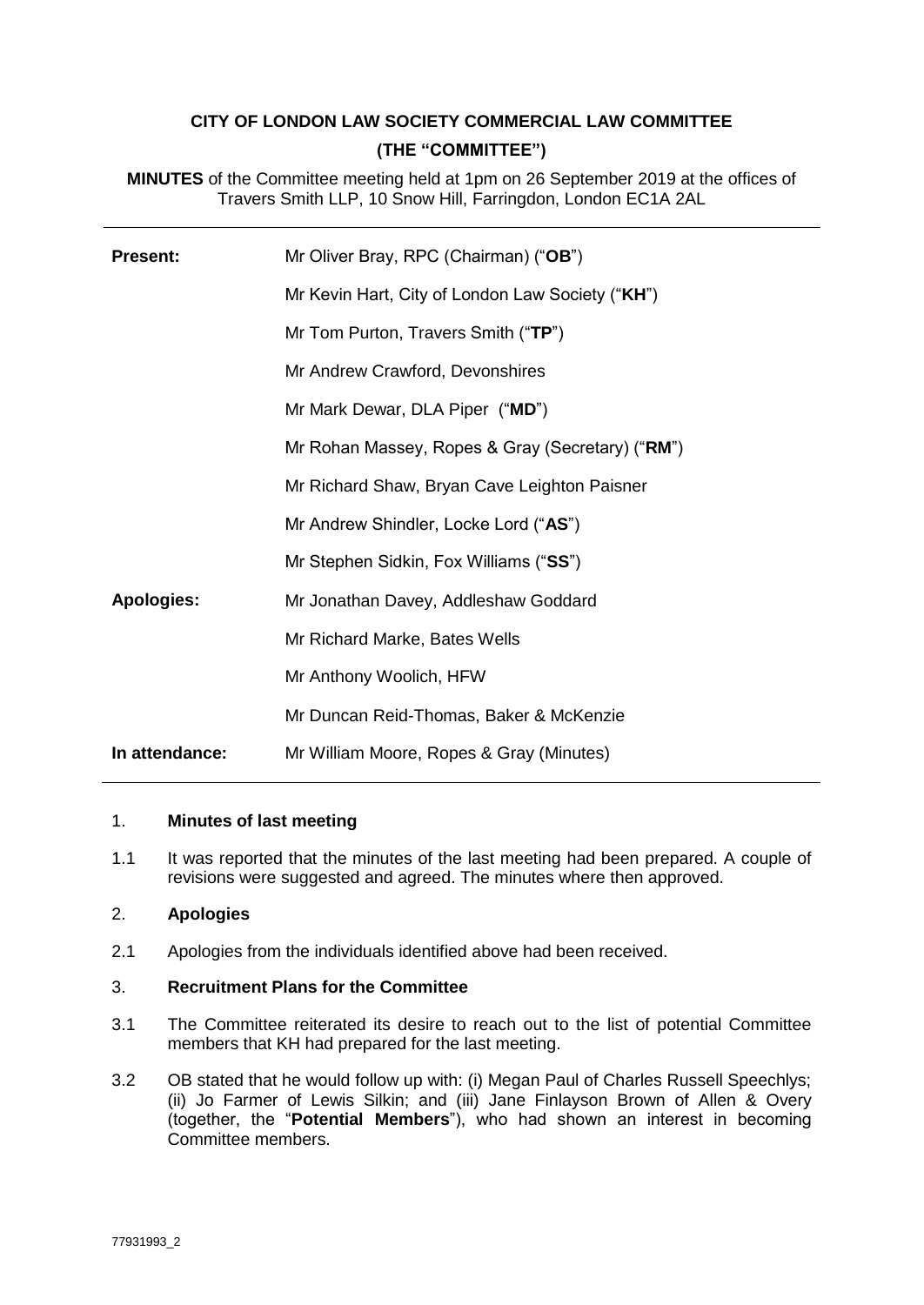3.3 It was agreed that an informal social event should be organised with the Potential Members in advance of the next Committee meeting, with the intention of having the interested Potential Members join the next Committee meeting in November.

*OB to contact Potential Members and to try and arrange a date for late October / early November,* 

#### 4. **Future Events**

- 4.1 Following the success of the Adidas seminar, TP suggested that another event is organised with young lawyers as the target audience. The purpose of this event would be to maintain the momentum from the Adidas event, as well as providing junior lawyers with an opportunity to network.
- 4.2 AS suggested that due to the success of the Adidas seminar it would be favourable to have a well-known company speak at the event. AS went on to say that a another big consumer retail brand or a technology company would be a good choice of speaker in light of the recent press coverage regarding General Data Protection Regulation ("**GDPR**") fines.
- 4.3 OB mentioned that he had contacts at Google and Facebook who may be open to partaking in a panel event. OB agreed that he would reach out to these individuals and try and arrange for a panel event to take place in early 2020.

## 5. **Matters Arising**

- 5.1 OB proposed that the Committee needed to work harder on engagement more generally, particularly online (e.g., through a LinkedIn page). In particular, OB believed that an individual Committee LinkedIn page could be an effective way to post relevant material that is published by Committee members' firms.
- 5.2 KH noted that at present the CLLS does not have Committee specific LinkedIn pages but encourages all Committee Members to add a link to the main CLLS website to their individual LinkedIn pages.
- 5.3 RM also suggested that the Committee's CLLS webpage, and any potential LinkedIn webpage, could be an effective way of advertising upcoming job opportunities for junior lawyers.
- 5.4 SS supported the idea, noting that when he had originally proposed the sharing of information on NQ opportunities among the Committee Members this was done to assist in placing good talent that firms were simply unable to retain. His concern in advertising newly qualified roles was that this could lead to issues under DSAR requests etc and so should only take place after any firm's internal recruitment cycle had concluded in order to avoid difficulties with current trainees.

*KH agreed to discuss the Committee setting up its own LinkedIn page and recruitment portal with the CLLS.*

5.5 MD suggested, following a successful trial at his firm, that Committee Members set up a WhatsApp group in order to disseminate relevant information more quickly, including any potential trainees that they would recommend, should there be no role available for them at their current firm.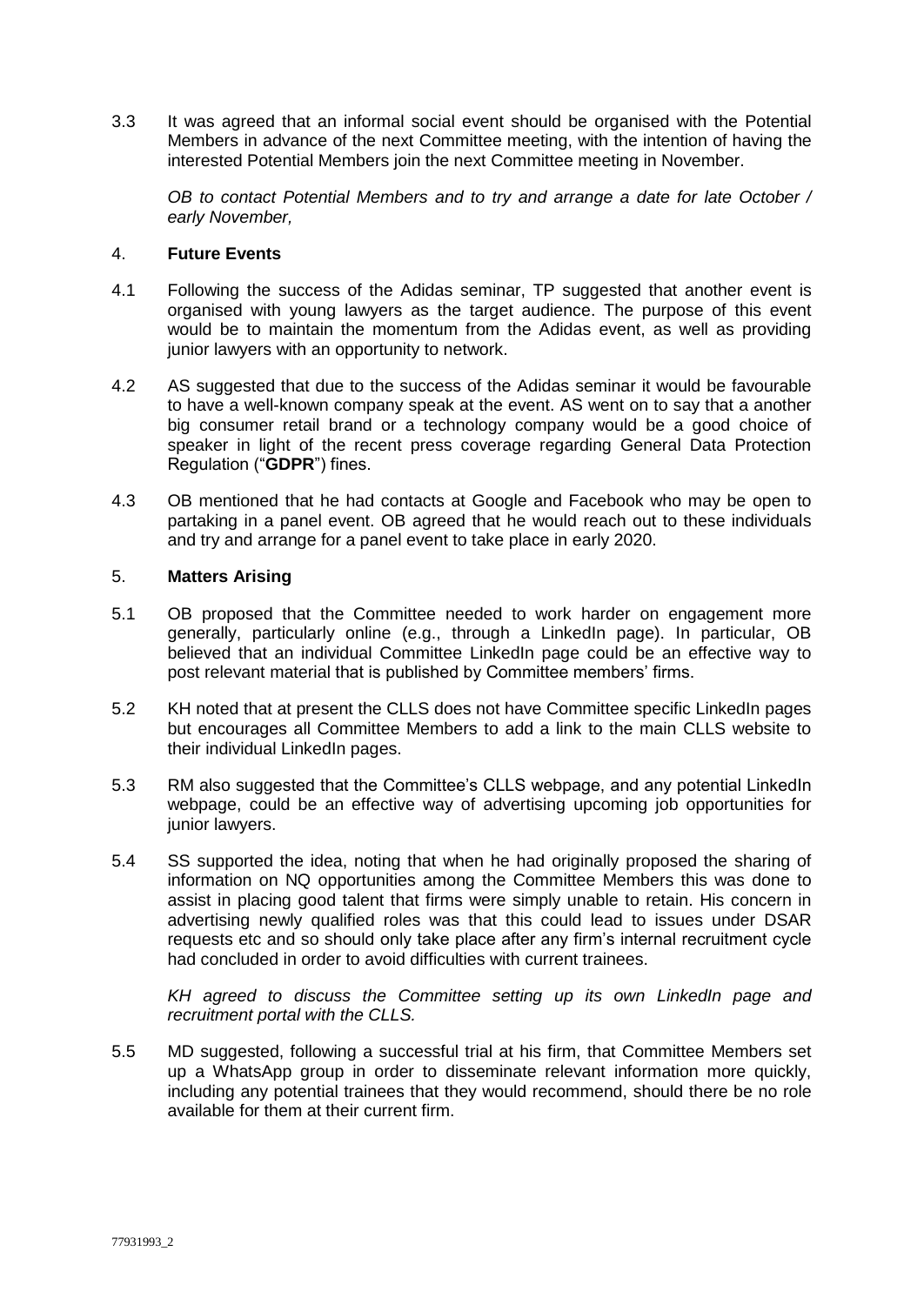5.6 The Committee agreed that creating a WhatsApp group would be a good idea, but only if each Committee member had given their consent prior to being added to the group.

*RM to contact all Committee for consent to set up and be part of the Committee WhatsApp group.* 

#### 6. **Brexit Sub-Committee Meeting**

- 6.1 AS informed the Committee that no new information had been released on the CLLS's Brexit Law Committee paper. SS explained that ongoing Brexit developments are likely to have impacted the release of any information on the paper.
- 6.2 SS also suggested that the date of the Brexit subcommittee meeting should be moved from the 16 October 2019 until after the European Council meeting on the 17- 18 October 2019 in order to have a clearer picture on the direction of Brexit.
- 6.3 The Committee decided that changing the date of the Brexit subcommittee meeting was a good idea, and that the meeting should be held on the 23 October 2019 at the offices of Fox Williams LLP.

#### 7. **Interesting Cases and/or Practice Points**

- 7.1 SS discussed one case:
	- (a) In case C-507/17 Google Inc v Commission nationale de l'informatique et des libertes (CNIL) the Court of Justice of the European Union ("**CJEU**") ruled that the so-called "right to be forgotten" does not extend to search results on non-EU versions of Google. In practice, that means that Google is only required to act on requests to remove listings containing personal information and data from search results on EU-based domain names, rather than anywhere in the world. This ruling overturned the French Data Protection Authority's (CNIL) previous order.
- 7.2 RM noted that a number of clients had raised queries relating to the upcoming California Consumer Privacy Act ("**CCPA**"), particularly the way in which it would align itself with the GDPR. RM went on to comment that the CCPA appears to be more stringent in certain areas than the GDPR, but that enforcement will generally be less severe.
- 7.3 OB mentioned that the publication of the ICO's new draft Data Sharing Code of Practice that is currently open for consultation. OB went on to note that the draft code of practice appears to go further than the legal requirements of the legislation in relation to controller to controllers data sharing, which may lead to challenges, or changes during the consultation. On the positive side , however the draft provides a number of practical recommendations which controllers should take into account when sharing personal data.
- 7.4 MD mentioned that the Law Commission had now published its report on electronic execution of documents in England and Wales. The report stated that in most cases an electronic signature could be used as a viable alternative to a handwritten one in order to execute a document electronically (including deeds). The Law Commission made several recommendations to address some of the practicalities of electronic execution and the rules for executing deeds, including setting up an industry working group to consider the practical and technical issues of using electronic signatures.